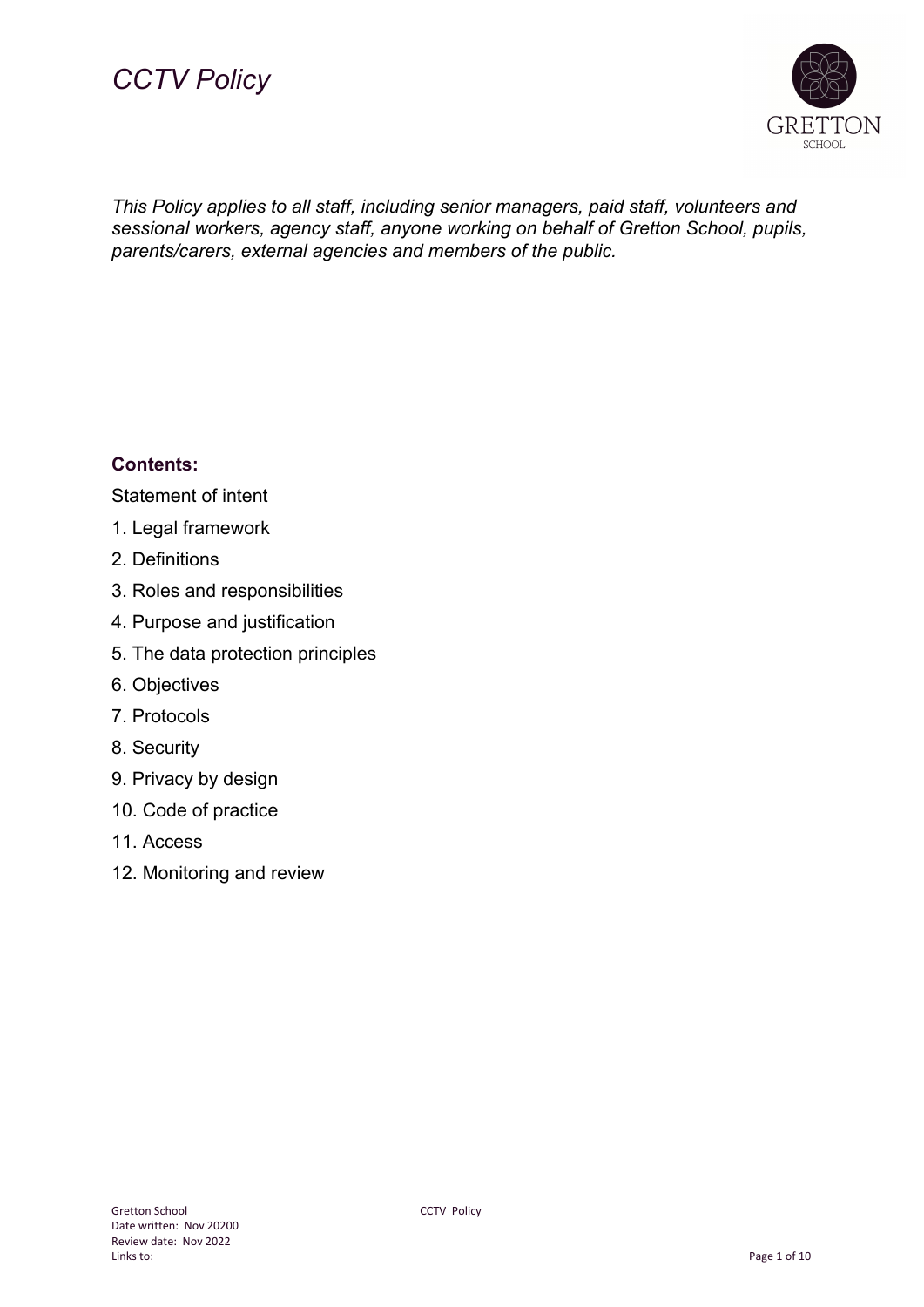

## **Statement of intent**

At Gretton School we take our responsibility towards the safety of staff, visitors and pupils very seriously. To that end, we use surveillance cameras to monitor any instances of aggression or physical damage to our schools and its members.

The purpose of this policy is to manage and regulate the use of the surveillance and CCTV systems at our schools and ensure that:

- we comply with the GDPR, effective 25 May 2018
- the images that are captured are useable for the purposes for which we require them
- we assure those persons whose images are being captured, that the images are being handled in accordance with data protection legislation.

This policy covers the use of CCTV systems which capture images of people who could be identified.

#### **1. Legal framework**

1.1. This policy has due regard to legislation including, but not limited to, the following:

- The Regulation of Investigatory Powers Act 2000
- The Protection of Freedoms Act 2012
- The General Data Protection Regulation
- The Freedom of Information Act 2000
- The Education (Pupil Information) (England) Regulations 2005 (as amended in 2016)
- The Freedom of Information and Data Protection (Appropriate Limit and Fees) Regulations 2004
- The School Standards and Framework Act 1998
- The Children Act 1989
- The Children Act 2004
- The Equality Act 2010

1.2. This policy has been created with regard to the following statutory and non-statutory

guidance:

- Home Office (2013) 'The Surveillance Camera Code of Practice'
- ICO (2017) 'Overview of the General Data Protection Regulation (GDPR)'
- ICO (2017) 'Preparing for the General Data Protection Regulation (GDPR) 12 steps to take now'
- ICO (2017) 'In the picture: A data protection code of practice for surveillance cameras and personal information'
- 1.3. This policy operates in conjunction with the following school policies:
	- Photography and Videos at School Policy
	- E-security Policy
	- Freedom of Information Policy
	- GDPR Data Protection Policy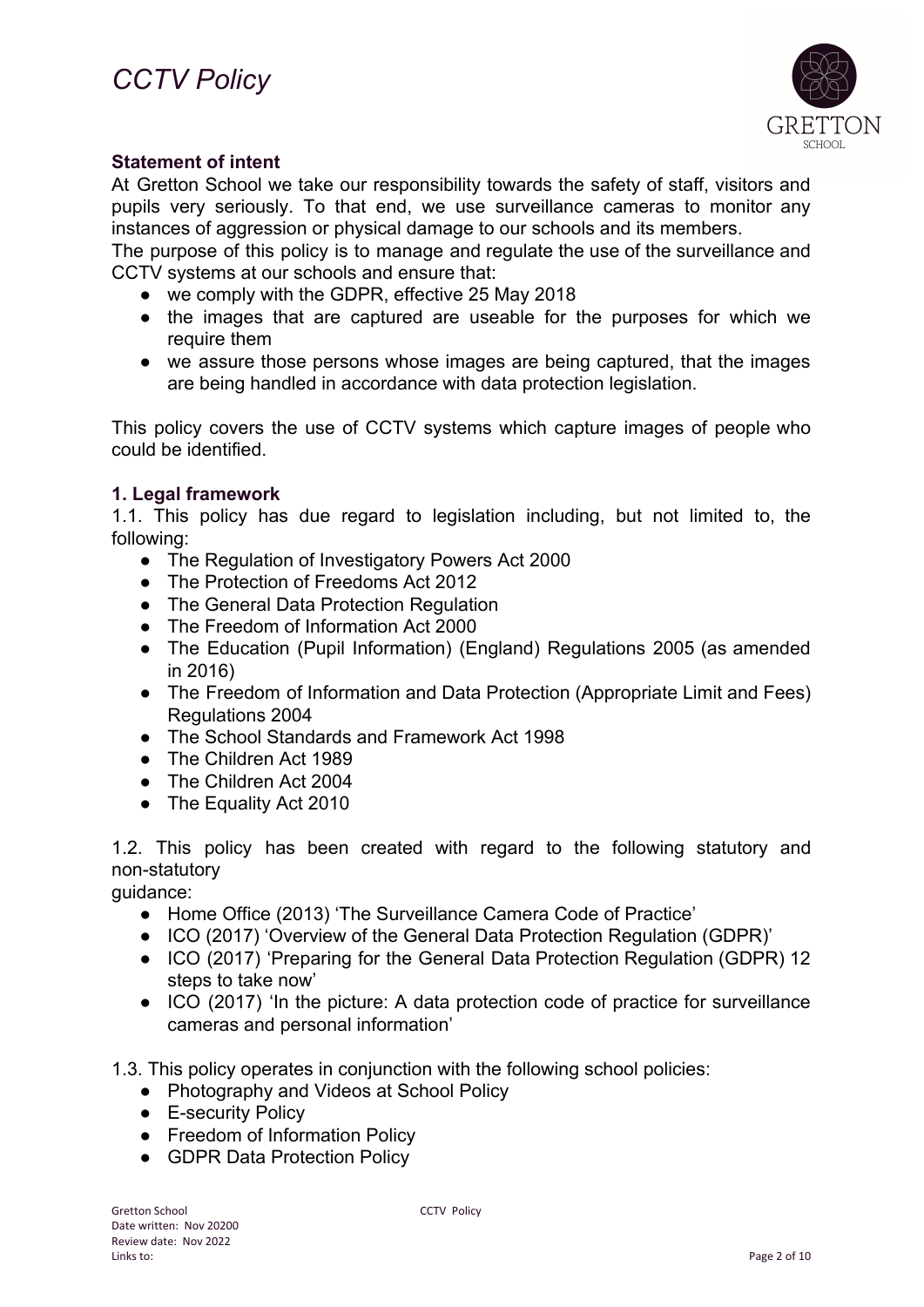

## **2. Definitions**

2.1. For the purpose of this policy a set of definitions will be outlined, in accordance with the surveillance code of conduct:

- **Surveillance** monitoring the movements and behaviour of individuals; this can include video, audio or live footage. For the purpose of this policy only video and audio footage will be applicable.
- **Overt surveillance** any use of surveillance for which authority does not fall under the Regulation of Investigatory Powers Act 2000.
- **Covert surveillance** any use of surveillance which is intentionally not shared with the subjects it is recording. Subjects will not be informed of such surveillance.

2.2. Gretton School does not condone the use of covert surveillance when monitoring the school's staff, pupils and/or volunteers. Covert surveillance will only be operable in extreme circumstances.

2.3. Any areas covered by overt surveillance will be clearly signposted.

## **3. Roles and responsibilities**

3.1. The role of the data protection officer (DPO) includes:

- offering advice to the data controller regarding processing surveillance and CCTV footage in accordance with data protection legislation
- reporting to the highest management level of the school, e.g. the governing board
- providing advice where requested regarding data protection impact assessment (DPIA) for CCTV.

●

3.2.Gretton School is the data controller.

The governing body of Gretton School therefore has overall responsibility for ensuring that records are maintained, including security and access arrangements in accordance with regulations.

3.3. The Gretton School deals with the day-to-day matters relating to data protection and thus, for the benefit of this policy will act as the data controller.

3.4. The role of the data controller includes:

- processing surveillance and CCTV footage legally and fairly
- collecting surveillance and CCTV footage for legitimate reasons and ensuring that it is used accordingly
- collecting surveillance and CCTV footage that is relevant, adequate and not excessive in relation to the reason for its collection
- ensuring that any surveillance and CCTV footage identifying an individual is not kept for longer than is necessary
- protecting footage containing personal data against accidental, unlawful destruction, alteration and disclosure – especially when processing over networks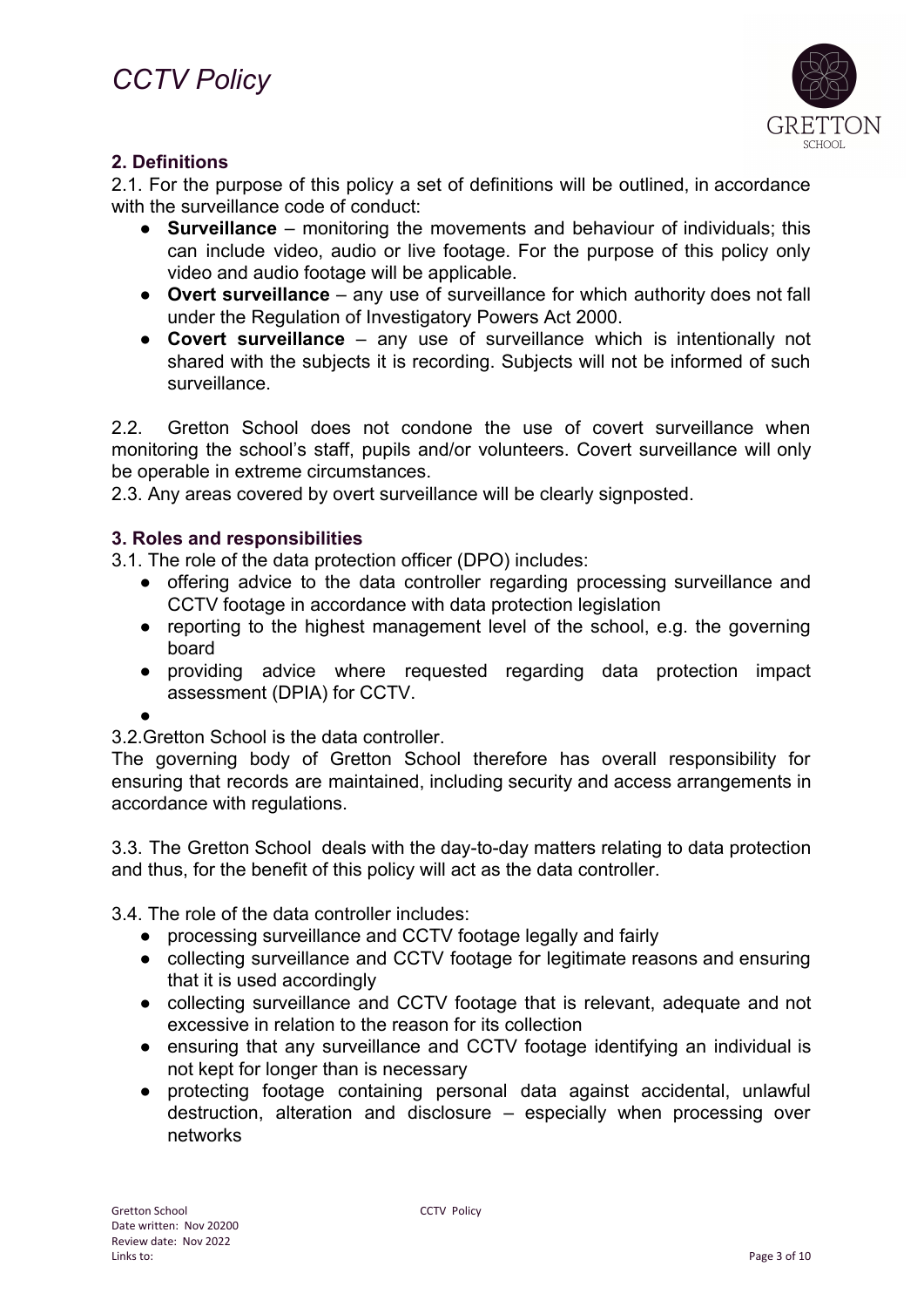

- keeping comprehensive and accurate records of all data processing activities, including surveillance and CCTV footage, detailing the purpose of the activity and making these records public upon request
- informing data subjects of how their data captured in surveillance and CCTV footage will be used by the school, their rights for the data to be destroyed and the measures implemented by the school to protect individuals' personal information.

3.5. The role of the Gretton School includes:

- making decisions where CCTV is needed to justify its means
- seeking appropriate guidance with regard to the lawful processing of the surveillance and CCTV footage
- reviewing the Surveillance and CCTV Policy to ensure it is compliant with current legislation
- monitoring legislation to ensure the school is using surveillance fairly and **lawfully**
- communicating any changes to legislation with all members of staff.

## **4. Purpose and justification**

4.1. The school will only use surveillance cameras for the safety and security of the school and its staff, pupils and visitors.

4.2. Surveillance will be used as a deterrent for violent behaviour and damage to the school.

4.3. The school will only conduct surveillance as a deterrent and under no circumstances will the surveillance and the CCTV cameras be present in any changing facility.

4.4. If the surveillance and CCTV systems fulfil their purpose and are no longer required the school will deactivate them.

## **5. The data protection principles**

5.1. Data collected from surveillance and CCTV will be:

- processed lawfully, fairly and in a transparent manner in relation to individuals
- collected for specified, explicit and legitimate purposes and not further processed in a manner that is incompatible with those purposes; further processing for archiving purposes in the public interest, scientific or historical research purposes or statistical purposes shall not be considered to be incompatible with the initial purposes
- adequate, relevant and limited to what is necessary in relation to the purposes for which they are processed
- accurate and, where necessary, kept up-to-date; every reasonable step will be taken to ensure that personal data that are inaccurate, having regard to the purposes for which they are processed, are erased or rectified without delay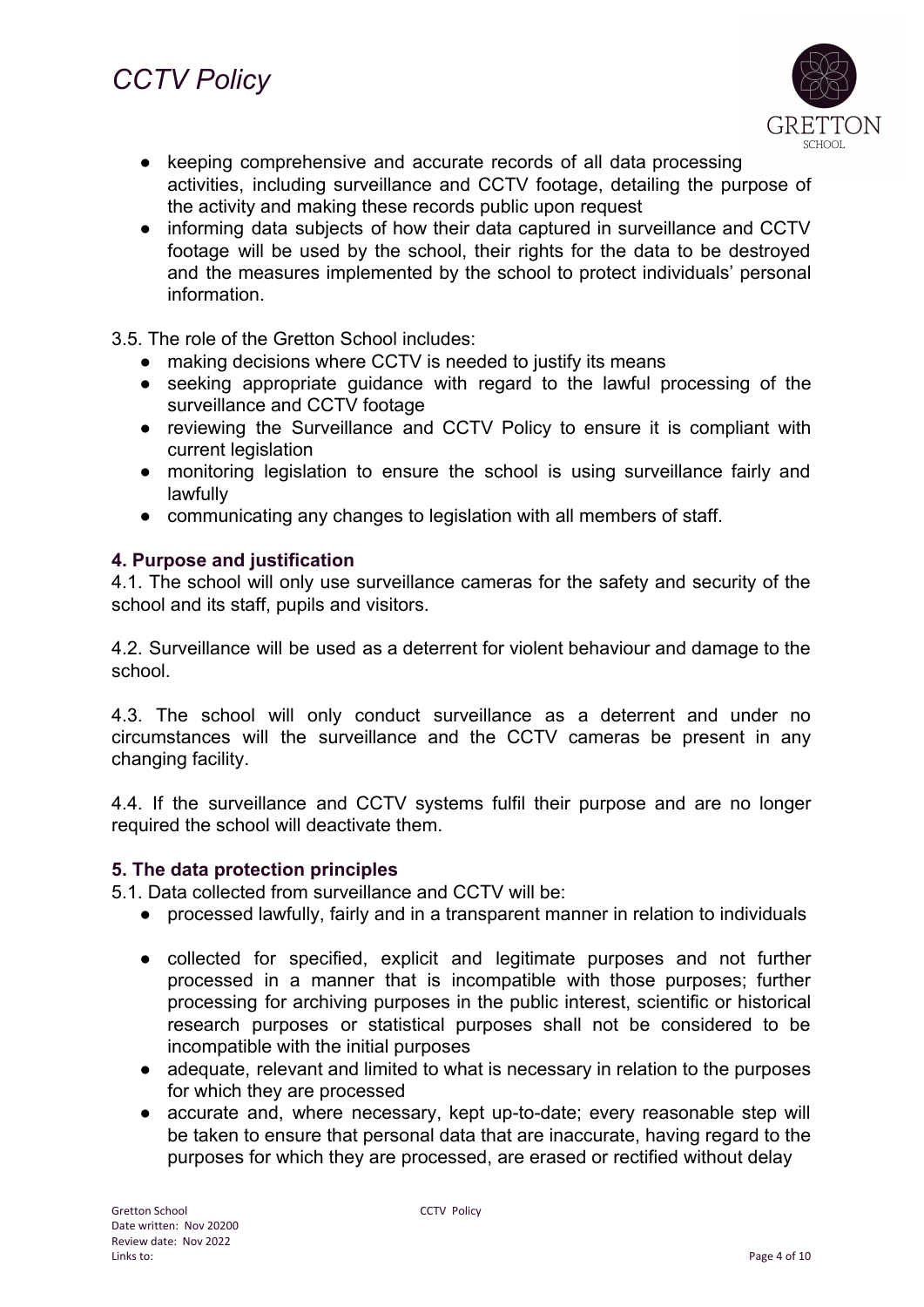

- kept in a form which permits identification of data subjects for no longer than is necessary for the purposes for which the personal data are processed; personal data may be stored for longer periods, insofar as the personal data will be processed solely for archiving purposes in the public interest, scientific or historical research purposes or statistical purposes, subject to implementation of the appropriate technical and organisational measures required by the GDPR in order to safeguard the rights and freedoms of individuals
- processed in a manner that ensures appropriate security of the personal data, including protection against unauthorised or unlawful processing and against accidental loss, destruction or damage, using appropriate technical or organisational measures.

## **6. Objectives**

6.1. The surveillance system will be used to:

- maintain a safe environment
- ensure the welfare of pupils, staff and visitors
- deter criminal acts against persons and property
- assist the police in identifying persons who have committed an offence.

#### **7. Protocols**

7.1. The surveillance system will be registered with the ICO in line with data protection legislation.

7.2. The surveillance system is a closed digital system.

7.3. Warning signs have been placed throughout the premises where the surveillance system is active, as mandated by the ICO's Code of Practice.

7.4. The surveillance system has been designed for maximum effectiveness and efficiency; however, the school cannot guarantee that every incident will be detected or covered and 'blind spots' may exist.

7.5. The surveillance system will not be trained on individuals unless an immediate response to an incident is required.

7.6. The surveillance system will not be trained on private vehicles or property outside the perimeter of the school.

#### **8. Security**

8.1. Access to the surveillance system, software and data will be strictly limited to authorised operators and will be password protected.

8.2. The school's authorised CCTV system operators are: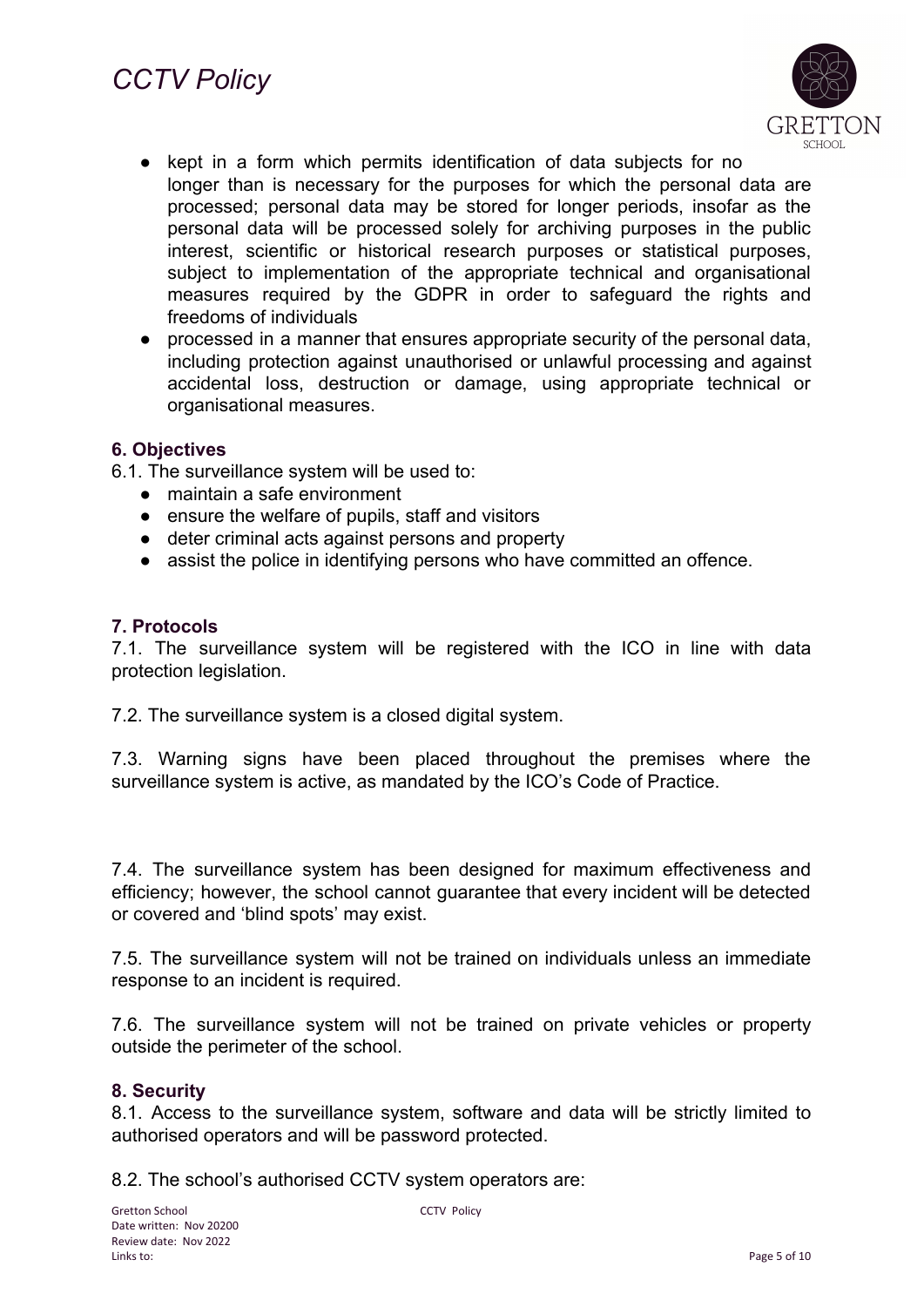## *CCTV Policy*



- Ian Thorsteinsson Principal
- Zoe Kirby Headteacher
- Clare Bailey Data Processor/Head of Compliance
- Tom Crawford IT Manager
- Laura Cauchi Data Processor/Admin Manager
- Michael Denson Property Manager

8.3. The main control facility is kept secure and locked when not in use.

8.4. If, in exceptional circumstances, covert surveillance is planned, or has taken place, copies of the Home Office's authorisation forms will be completed and retained.

8.5. Surveillance and CCTV systems will be tested for security flaws annually to ensure that they are always being properly maintained .

8.6. Surveillance and CCTV systems will not be intrusive.

8.7. The DPO and Headteacher will decide when to record footage, e.g. a continuous loop outside the school grounds to deter intruders.

8.8. Any unnecessary footage captured will be securely deleted from the school system.

8.9. Any cameras that present faults will be repaired immediately as to avoid any risk of a data breach.

8.10. Visual display monitors are located in the designated area.

#### **9. Privacy by design**

9.1. The use of surveillance cameras and CCTV will be subject to a DPIA, in consultation with the DPO.

9.2. A DPIA will be carried out prior to the installation of any surveillance and CCTV system.

9.3. If the DPIA reveals any potential security risks or other data protection issues, the school will ensure they have provisions in place to overcome these issues.

9.4. Where the school identifies a high risk to an individual's interests, and it cannot be overcome, the school will consult the ICO before they use CCTV, and the school will act on the ICO's advice.

9.5. The school will ensure that the installation of the surveillance and CCTV systems will always justify its means.

## **10. Code of practice**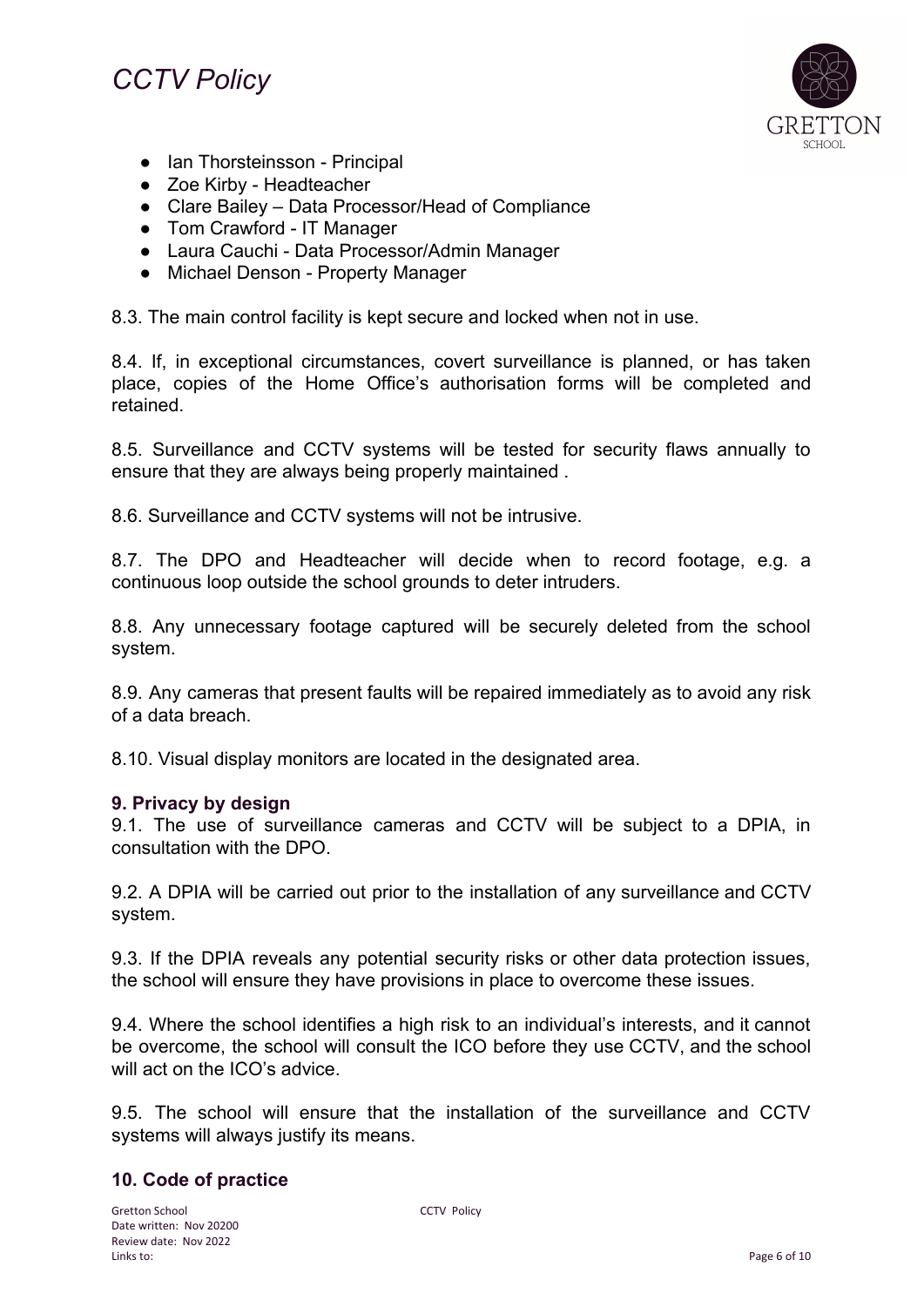

10.1. The school understands that recording images of identifiable individuals constitutes as processing personal information, so it is done in line with data protection principles.

10.2. The school notifies all pupils, staff and visitors of the purpose for collecting surveillance data via notice boards, letters and emails.

10.3. CCTV cameras are only placed where they do not intrude on anyone's privacy and are necessary to fulfil their purpose.

10.4. All surveillance footage will be kept for six days for security purposes; the Headteacher and the data controller are responsible for keeping the records secure and allowing access.

10.5. The school has a surveillance system for the purpose of the prevention and detection of crime and the promotion of the health, safety and welfare of staff, pupils and visitors.

10.6. The surveillance and CCTV system is owned by the school and images from the system are strictly controlled and monitored by authorised personnel only.

10.7. The school will ensure that the surveillance and CCTV system is used to create a safer environment for staff, pupils and visitors to the school, and to

ensure that its operation is consistent with the obligations outlined in data protection legislation. The policy is available on the school's website.

10.8. The surveillance and CCTV system will:

- be designed to take into account its effect on individuals and their privacy and personal data
- be transparent and include a contact point through which people can access information and submit complaints
- have clear responsibility and accountability procedures for images and information collected, held and used
- have defined policies and procedures in place which are communicated throughout the school
- only keep images and information for as long as required
- restrict access to retained images and information with clear rules on who can gain access
- consider all operational, technical and competency standards, relevant to the surveillance and CCTV system and its purpose, and work to meet and maintain those standards in accordance with the law
- be subject to stringent security measures to safeguard against unauthorised access
- be regularly reviewed and audited to ensure that policies and standards are maintained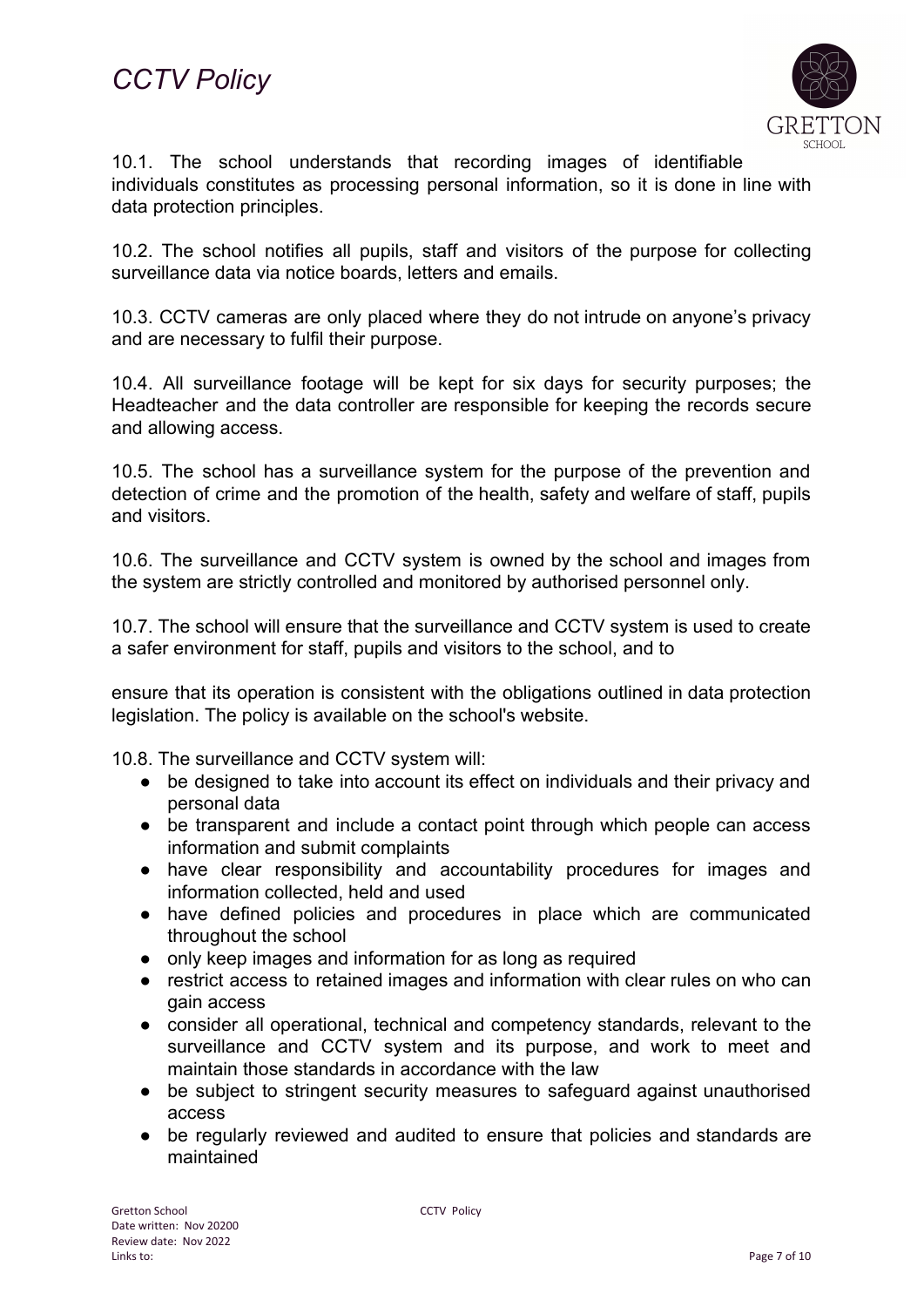

- only be used for the purposes for which it is intended, including supporting public safety, the protection of pupils, staff and volunteers, and law enforcement
- be accurate and well maintained to ensure information is up-to-date.

## **11. Access**

11.1. Under the GDPR, individuals have the right to obtain confirmation that their personal information is being processed.

11.2. All disks containing images belong to, and remain the property of, the school.

11.3. Individuals have the right to submit an SAR to gain access to their personal data in order to verify the lawfulness of the processing.

11.4. The school will verify the identity of the person making the request before any information is supplied.

11.5. A copy of the information will be supplied to the individual free of charge; however, the school may impose a 'reasonable fee' to comply with requests for further copies of the same information.

11.6. Where an SAR has been made electronically, the information will be provided in a commonly used electronic format.

11.7. Requests by persons outside the school for viewing or copying disks, or obtaining digital recordings, will be assessed by the Headteacher on a case-by-case basis with close regard to data protection and freedom of information legislation.

11.8. Where a request is manifestly unfounded, excessive or repetitive, a reasonable fee will be charged.

11.9. All fees will be based on the administrative cost of providing the information.

11.10. All requests will be responded to without delay and at the latest, within one month of receipt.

11.11. In the event of numerous or complex requests, the period of compliance will be extended by a further two months. The individual will be informed of this extension, and will receive an explanation of why the extension is necessary, within one month of the receipt of the request.

11.12. Where a request is manifestly unfounded or excessive, the school holds the right to refuse to respond to the request. The individual will be informed of this decision and the reasoning behind it, as well as their right to complain to the ICO and to a judicial remedy, within one month of the refusal.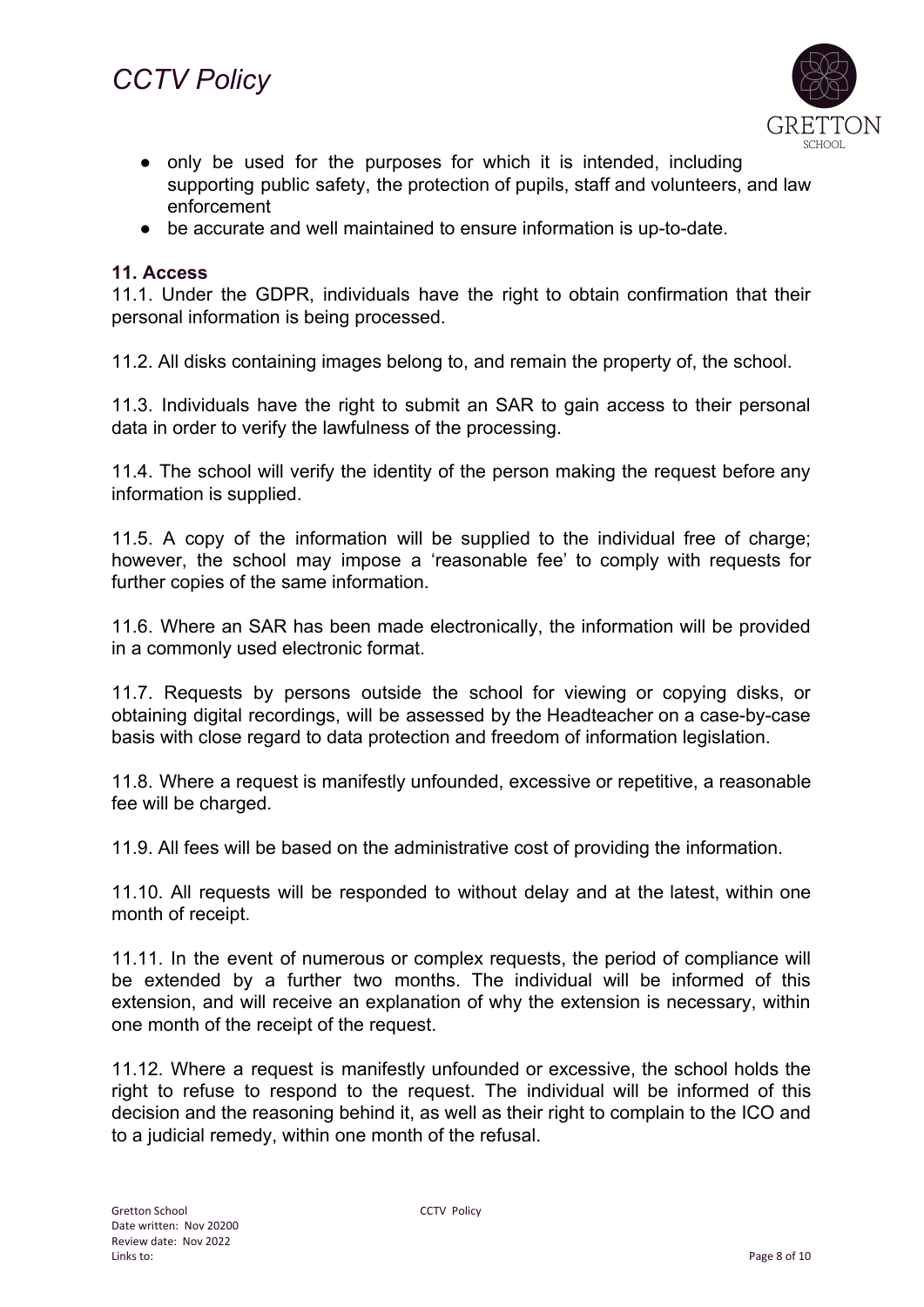

11.13. In the event that a large quantity of information is being processed about an individual, the school will ask the individual to specify the information the request is in relation to.

11.14. It is important that access to, and disclosure of, the images recorded by surveillance and CCTV footage is restricted and carefully controlled, not only to ensure that the rights of individuals are preserved, but also to ensure that the chain of evidence remains intact, should the images be required for evidential purposes.

11.15. Releasing the recorded images to third parties will be permitted only in the following limited and prescribed circumstances, and to the extent required or permitted by law:

- $\bullet$  the police where the images recorded would assist in a specific criminal inquiry
- prosecution agencies such as the Crown Prosecution Service (CPS)
- relevant legal representatives such as lawyers and barristers
- persons who have been recorded and whose images have been retained where disclosure is required by virtue of data protection legislation and the Freedom of Information Act 2000

11.16. Requests for access or disclosure will be recorded and the Headteacher will make the final decision as to whether recorded images may be released to persons other than the police.

#### **12. Monitoring and review**

12.1. This policy will be monitored and reviewed every two years by the Headteacher.

12.2. The Headteacher will be responsible for monitoring any changes to legislation that may affect this policy, and make the appropriate changes accordingly.

12.3. The Headteacher will communicate changes to this policy to all members of staff.

12.4. The scheduled review date for this policy is November 2020.